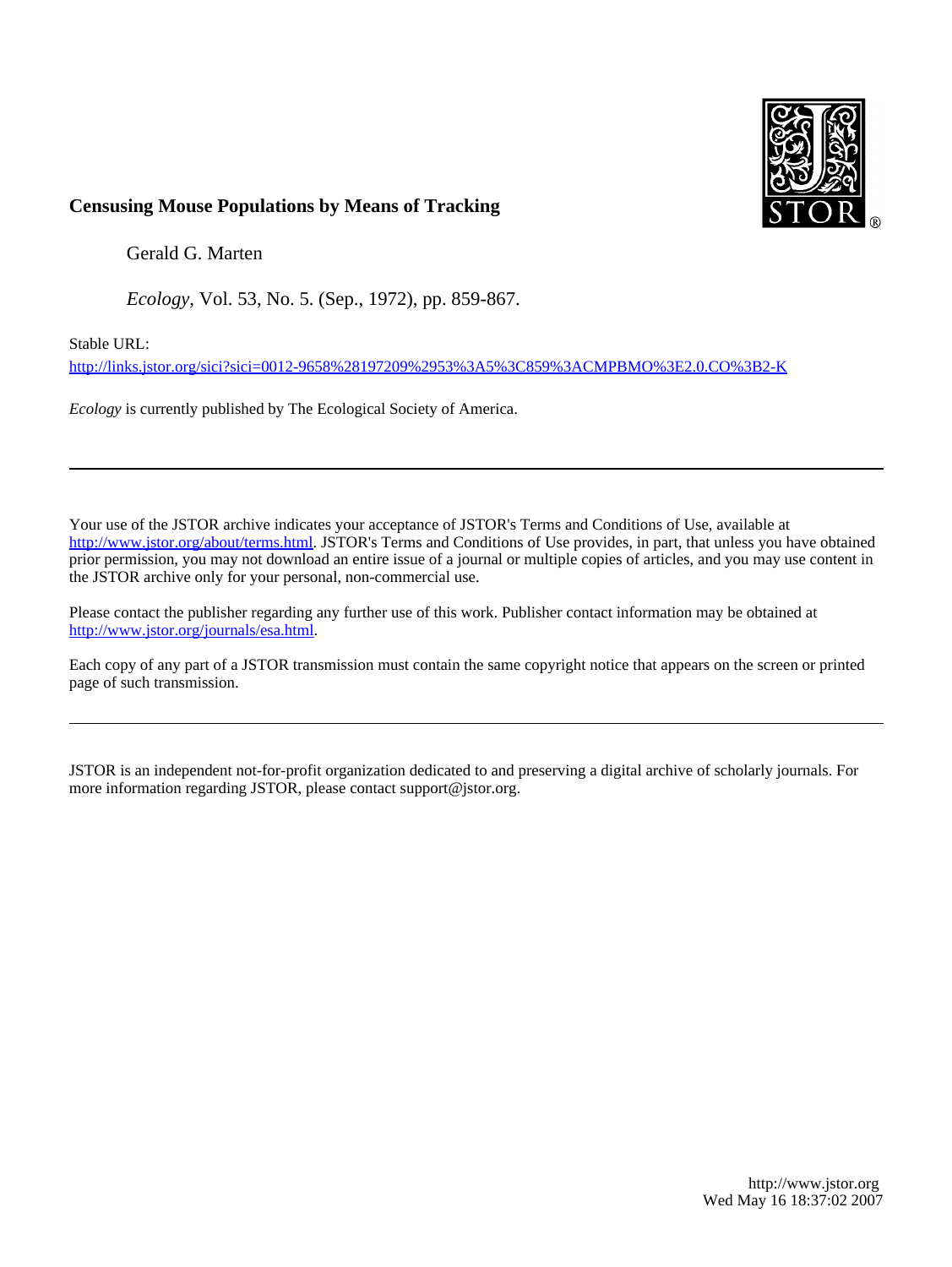# CENSUSING MOUSE POPULATIONS BY MEANS OF TRACKING1

**GERALD G. MARTEN<sup>2</sup>** 

Canadian Forestry Service, Ottawa, Ontario, Canada *and* 

Museum of Vertebrate Zoology, University of California, Berkeley<sup>3</sup>

*Abstmct. A* new approach based on mark-and-sample tracking is presented that may substantially reduce errors in censusing small mammals. A test is included to check the underlying assumption of equal tracking from marked and unmarked mice. A procedure for applying the tracking approach to estimating births and deaths between samples is also presented.

The tracking approach was demonstrated on a population of *Peromyscus maniculatus*. The number of tracks left nightly by males was significantly greater than by females. However, the tracking rate was about the same each night for all individuals of the same sex, even though tracking fluctuated from night to night. The test revealed no strong difference in the tracking rates of marked and unmarked mice. It is concluded that population estimates based on tracking can be highly precise and are far superior to estimates based on trapping alone.

isfactory. This paper presents a new approach that Methods for censusing small-mammal populations by trapping have received continuing attention in the literature, yet trapping methods remain less than satcombines tracking with the usual trapping, thereby .compensating for several limitations of trapping alone. Mice are trapped and marked by clipping their toes, and the total population is estimated from the proportion of mouse tracks that have appropriately missing toes. This "mark-and-sample" censusing is a non-capture variation on mark-recapture, as there are no captures during the sampling.

Tracking using smoothed sand (Blair 1951. Falls 1953. Bider 1968), smoked paper (Justice 1961, Batzli 1965, Sheppe 1965). and metal plates coated with "liquid talc" (Brown 1969) has been used to study home ranges and activity patterns of mice. It does not seem to have been used for censusing small mammals until recently, when Marten  $(1970c)$  developed the approach reported here and Lord et al. ( 1970) independently used the incidence of mouse tracks as an indicator of relative abundance.

The treatment below concerns mouse populations, but the principles can be applied to censusing many other kinds of animals as well. Further details on many aspects of the non-capture approach to censusing may be found in Marten  $(1970a)$ .

## ADVANTAGES OF TRACKING

Tracking, or any other non-capture sampling technique, has a number of advantages over trapping. With trapping, a small sample size due to small population size or low catchability can generate an enormous standard error. Tracking has the advantage that each individual in the population may be sampled

<sup>1</sup> Received November 30, 1970; accepted May 9, 1972. Present address: Institute of Resource Ecology, Uni-

versity of British Columbia, Vancouver, B.C.. Canada. <sup>3</sup> Requests for reprints should be sent to the Museum of Vertebrate Zoology.

many times, instead of just once as in a single trapping, and with minimal disturbance to the population. This generates large sample sizes and therefore a more precise estimate of the ratio of unmarked to marked mice used to estimate population size. Fig. 1 contrasts the standard errors for trapping and tracking with an unknown population  $U=100$ , a typical population size in ecological research. It is necessary in trapping to recapture more than 60% of the total population to attain an error of less than 10% in estimating the unmarked portion. With tracking, the error is less than 10% if the number of marked tracks exceeds the number of mice in the population.

Another advantage is that tracking is more independent of marking than is trapping, thereby conforming to the equal catchability assumption of mark-and-sample estimates. Tanaka (1963), Tanton  $(1965)$ , and Marten  $(1970b)$  have reviewed the ways in which unequal catchabilities of marked and unmarked mice can inject a severe bias into markrecapture estimates.

Whether some mice track more than others is irrelevant as long as this is not correlated with their marked/unmarked status. It may be expected that the less similar the sampling stations (e.g., tracking boards) are to the traps used to capture and mark mice, the less likely is a differential response from marked and unmarked mice. Even if bias is present in non-capture sampling, it is more likely than in trapping to be correctable; for example, the sampling rates of marked and unmarked mice, though not equal, may conform to the constant-ratio assumption of the regression method employed by Marten (1970b) to correct for bias.

Tracking also allows a direct conversion from estimated population number to population density in an unenclosed census area. This circumvents a problem of trapping, that mice from outside the trapped area may also be captured, which introduces a ques-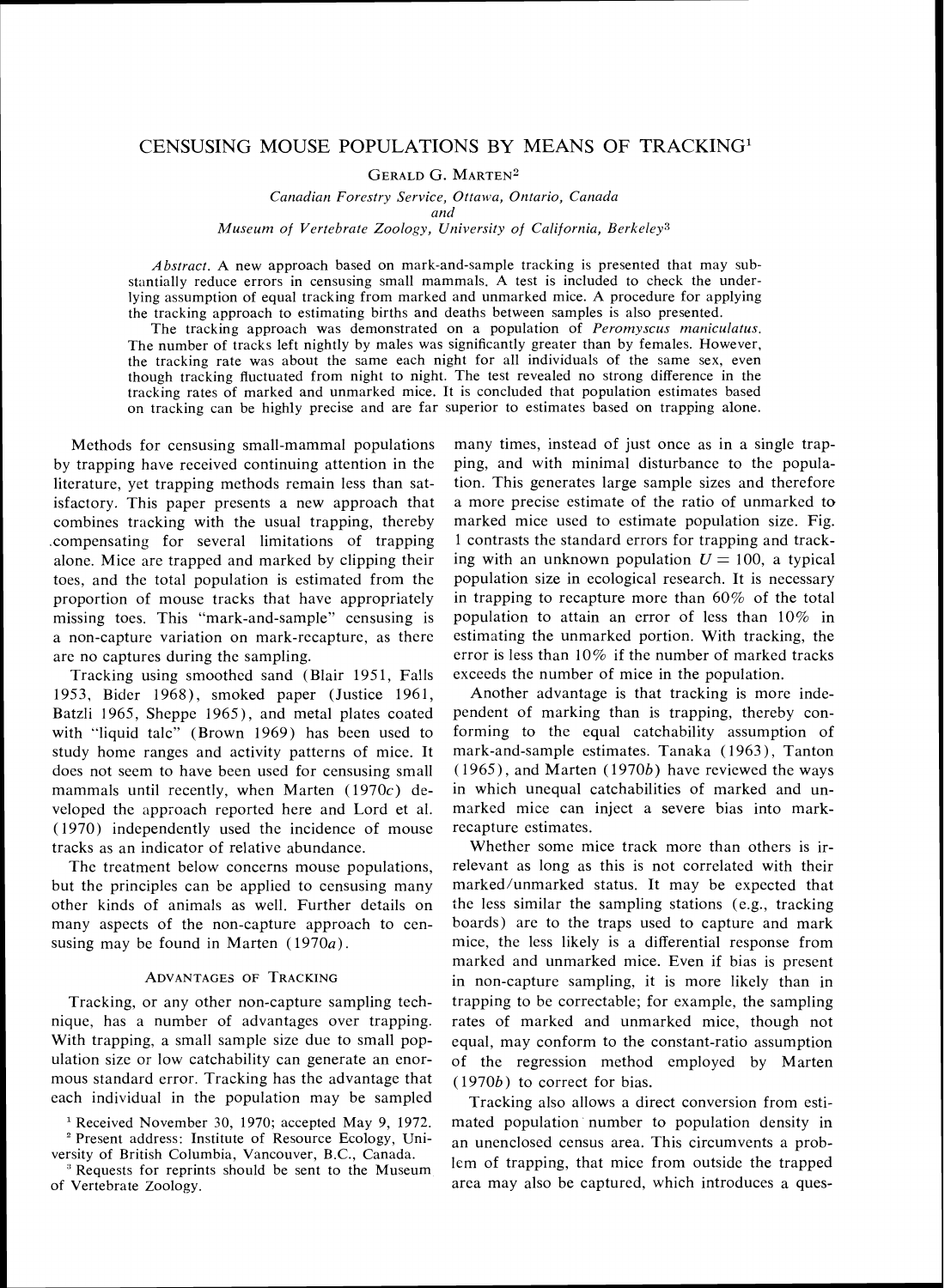

Marked Observations/Population Size

FIG. 1. The standard errors of trapping and tracking mark-and-sample estimates as they depend upon the number of recaptures or marked tracks relative to population size (i.e.,  $(m + m^*)/N$ ). The standard errors are based upon  $s_i$ , eq.  $(A-2)$ , applied to a population of 100 mice which remain unmarked before sampling. Further explanation of standard errors may be found in the appendix.

tion of the area occupied by the censused mice. The usual solution has been to compute a boundary strip around the trapped area (reviewed by Pelikan 1967). but this requires information on home-range size which is not easily obtained and is generally lacking in precision. If, on the other hand, a fraction of a mouse is defined to inhabit the census area according to the fraction of its activity (or its tracks) that falls in the area, population density is simply the number of "mouse-equivalents" in the census area.

Finally, a tracking estimate of population density has high resolution in space and time. The census sample can be on any spatial scale and follow any spatial pattern, directly surveying the density of occupancy at the sample locations; and occupancy can be averaged over any time period, from hours to months.

# **ESTIMATION PROCEDURE**

To apply the tracking approach, it is necessary to sample a "census area" for the tracks of all mice, marked and unmarked, whose activities fall wholly or partly within it.

- $m =$  the number of tracks of marked mice in the census area.
- $u =$  the number of tracks of unmarked mice in the census area.

In addition, sampling must extend over a "calibration area." which includes entirely the home ranges of a known number of marked mice  $(M)$ , in order

to infer the average number of tracks per "whole" mouse for a particular sample (henceforth called the tracking rate  $K$ ).

$$
\vec{k} = \frac{m + m^*}{M}
$$
\n
$$
s_{\hat{k}} = \hat{K} \sqrt{\frac{1}{m + m^*}}
$$
\n(1)

where  $m^*$  = the number of tracks of marked mice outside the census area.

The calibration area may be identical to the census area, it may contain the census area as in Fig. 3, or it may be entirely separate. It is only necessary that the tracking rate in the calibration area is the same as that in the census area. It is furthermore important that a significant portion of the activity of marked mice does not extend beyond the calibration area, as serious errors may otherwise result.

Once the tracking rate is known, tracks from the census area provide sufficient information to estimate the number of marked mice,  $M(c)$ , and unmarked mice,  $U(c)$ , in mouse-equivalents, inhabiting the census area:

$$
\hat{M}(c) = \frac{m}{\hat{K}}
$$
\n
$$
\hat{U}(c) = \frac{u}{\hat{K}}
$$
\n
$$
\hat{N}(c) = \hat{M}(c) + \hat{U}(c)
$$
\n(2)

Standard errors of the population estimates are based upon the inherent variability in tracking counts. the procedure for deriving standard errors being given in the appendix.

$$
s_{\hat{M}(c)} = \hat{M}(c) \sqrt{\frac{m^*}{m (m + m^*)}}
$$
  
\n
$$
s_{\hat{U}(c)} = \hat{U}(c) \sqrt{\frac{1}{u} + \frac{1}{m + m^*}}
$$
  
\n
$$
s_{\hat{N}(c)} = \sqrt{s^2_{\hat{M}(c)} + s^2_{\hat{U}(c)}}.
$$
\n(3)

(All estimates are henceforth understood to apply to the census area, and the  $c$  in parentheses will usually be omitted for the sake of notational brevity.)

Actually  $m$ ,  $m^*$ , and  $\mu$  must be the number of independent visits to the tracking stations for the standard error estimates to be correct. Number of "tracks" is understood to mean the number of such visits.

Normally the error in  $\hat{N}$  (eq. 3) depends primarily upon the error in the estimate of the unmarked population  $(\hat{U})$ , which is the portion of the population not directly known and therefore remaining to be estimated. One way to reduce the error is to mark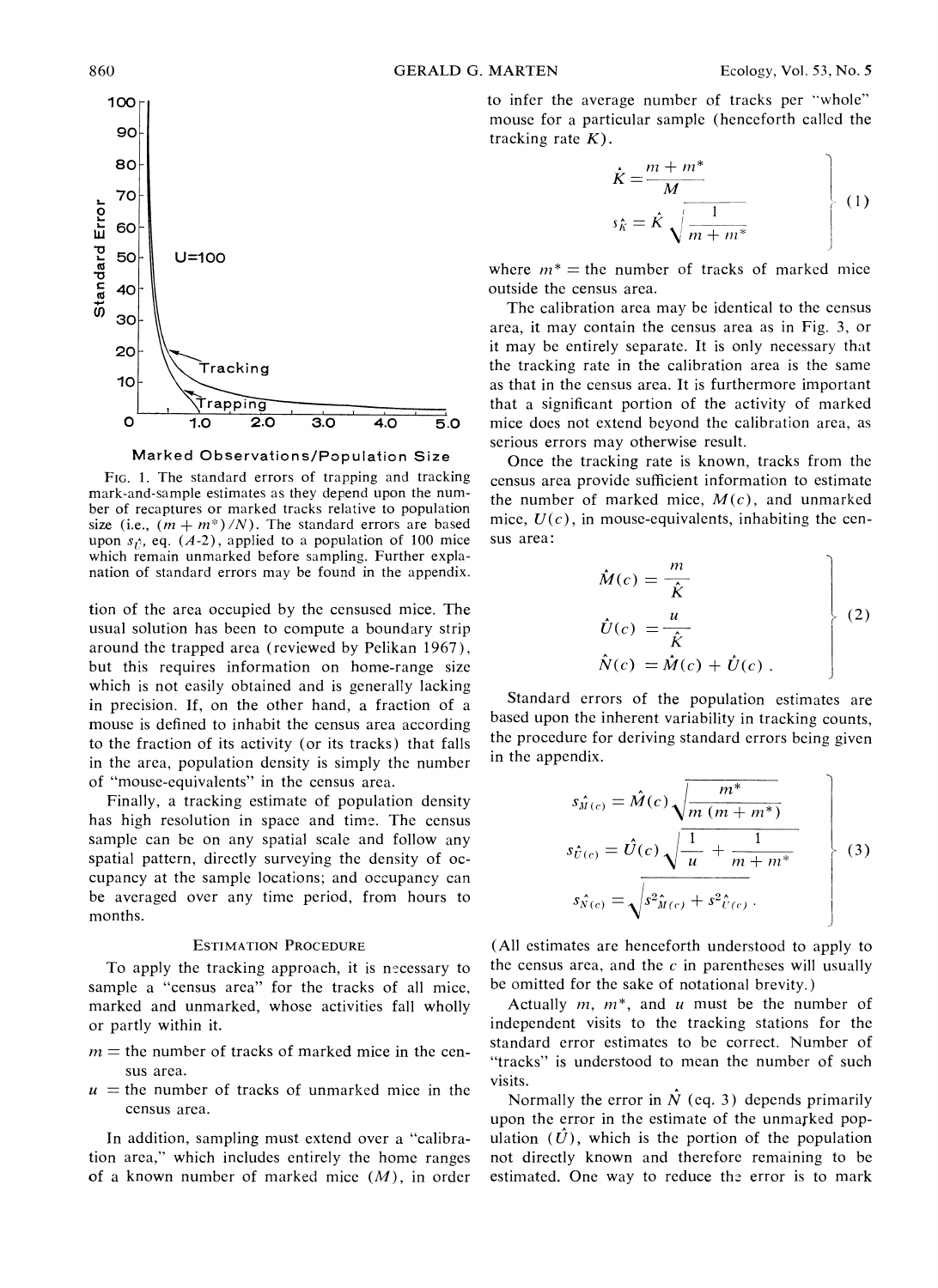

FIG.2. The relative error of the tracking estimate of the unmarked population  $(s<sub>T</sub>/U)$ , from eq. (3), as it depends upon the number of marked tracks  $(m + m^*)$ . Graphed above is the case where the number of un-<br>marked tracks is large enough to contribute little to the error. If unmarked tracks were few compared to marked ones, the error would depend upon the number of unmarked tracks in exactly the same way as graphed above.

as much of the population within the census area as possible.

The main source of error in estimating the unmarked population is often an insufficient number of marked tracks,  $m + m^*$ . As seen in Fig. 2, the relative error in estimating the unmarked population becomes quite large when  $m + m^*$  is less than 10 and diminishes slowly once  $m + m^*$  extends beyond 50.

#### A REMOVAL TEST

The validity of the assumption of equal tracking of unmarked and marked mice should be checked whenever a mark-and-sample method is employed. One approach is to combine removal with markand-sample, where the removal of mice from the unmarked population is accomplished by trapping and marking them between successive tracking samples. Even if equal tracking of unmarked and marked mice does not pertain, N may be estimated under a less-restrictive assumption: the average tracking rates of unmarked and marked mice are in a constant ratio  $(b)$  to one another through at least two samples on a closed population.  $N$  and  $b$  are then estimated from a linear regression equation, with the mark-and-sample estimate of the unmarked population as the dependent variable and the cumulative number of marked mice in the census area as the independent variable (Marten 1970b):

$$
\hat{U}_t = b(N - \hat{M}(c)_t) \tag{4}
$$

where 
$$
\hat{U}_t = \left[\frac{u_t}{m_t + m^*_{t}}\right] M_t
$$
 (5)

- and  $M_t$  = the cumulative number of marked mice at sample *t* 
	- $\hat{M}(c)$ , = the cumulative number of marked mouseequivalents estimated to be in the census area at sample *t.*

If  $b = 1$  (i.e., the tracking rates of unmarked and marked mice are equal), the simple mark-and-sample estimate (eq. 2) may be applied. If  $b \neq 1$ , it is advisable to use the regression method to estimate  $N$  only with three samples or more, since severe errors can result if the consiant-ratio assumption of the regression method is not satisfied. Three or more samples allow the validity of the constant-ratio assumption to be checked by observing whether the points  $(M(c),\hat{U}_t)$  fall on a straight line.

In some situations it may be desirable to trap the populaticn only once, in which case only two tracking samples are possible-before the trapping and after. Although two samples are not sufficient to estimate  $N$  safely with the regression method when  $b \neq 1$ , they suffice to check whether  $b = 1$ , for applying the simple mark-and-sample estimate. With two samples, the estimation of  $b$  from eq. (4) reduces to Eq. in which cassible—before<br>
samples are not<br>
th the regress<br>
to check whet<br>
mark-and-samp<br>
stimation of b<br>  $\vec{b} = \frac{\hat{U}_1 - \hat{U}_2}{\Delta \hat{M}(c)}$ <br>
e estimated n

$$
\dot{b} = \frac{\hat{U}_1 - \hat{U}_2}{\Delta \hat{M}(c)}\tag{6}
$$

where  $\Delta \hat{M}(c)$  = the estimated number of mouseequivalents marked in the census area between the first and second samples.

Assuming no birth, death, immigration, or emigration between the two samples, the increase in marked mice in the census area means a corresponding removal from the unmarked population. Equation (6) simply checks whether the estimated decrease between two samples in the unmarked population inhabiting the census area is the same as the actual known decrease.

The procedure in the field is to combine removal with mark-and-sample tracking. The census area is first tracked to obtain information on the unknown numbers of marked mice  $(M_1)$  and unmarked mice  $(U_1)$  already within it:

- $m_1$  = the number of tracks from the  $M_1$  mice in the census area during the first tracking
- $u_1$  = the number of tracks from the  $U_1$  mice in the census area during the first tracking.

If no marked mice are present on the census area from previous censusing, some must be trapped and marked before the first tracking.

Trapping and marking  $M_2$  new mice between the first and second trackings then effects their removal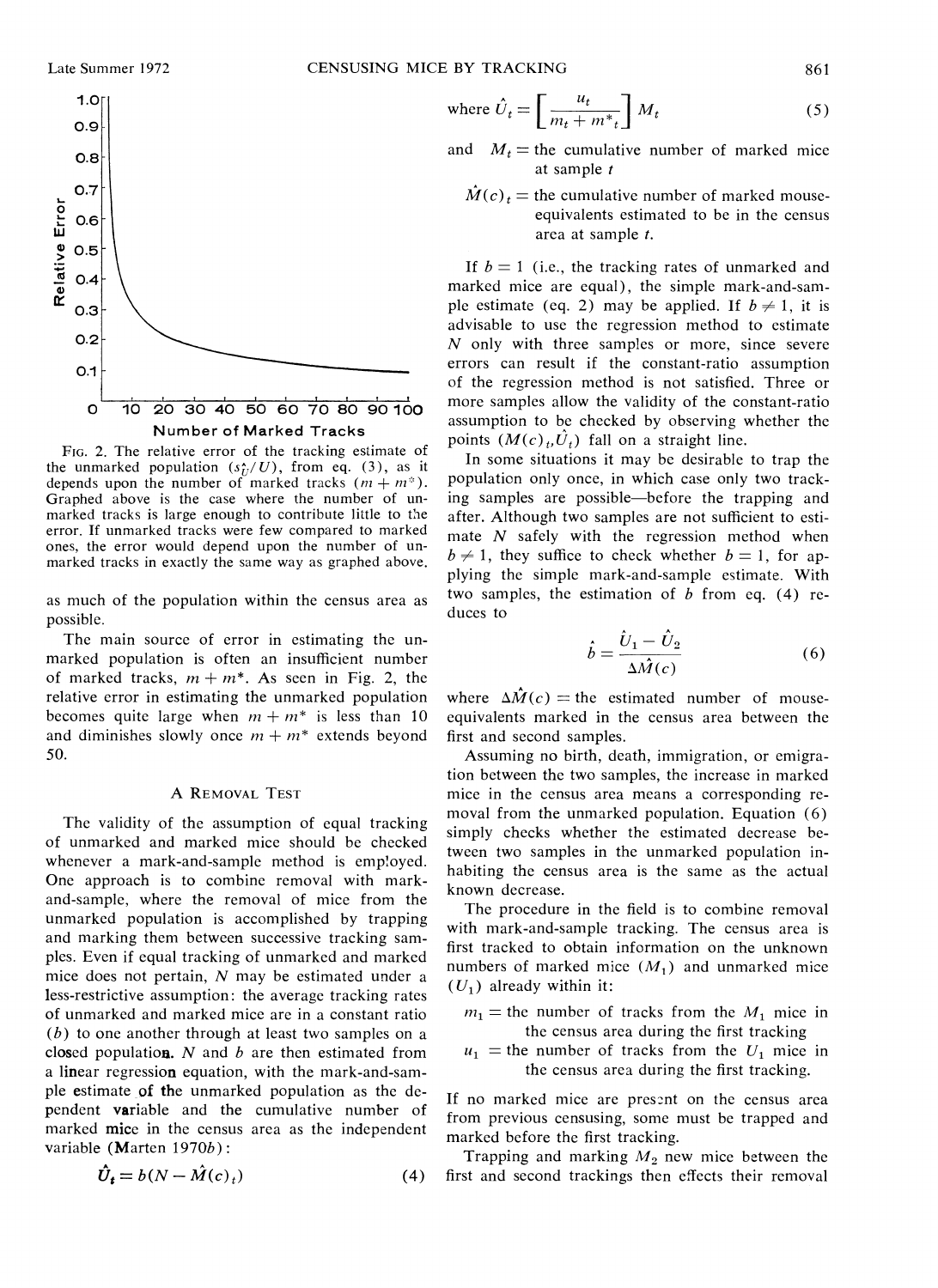from the unmarked population. (The newly marked mice should be released immediately to discourage the immigration of any new mice to take their place.)  $M_{12}$  of the original  $M_1$  marked mice may also be captured and given a new mark, leaving *M',* of the original  $M_1$  marked mice uncaptured.

The second tracking includes the census area and any additional area which may be occupied by the known number of mice  $(M_2 + M_{12})$  just captured and marked. The number of mouse-equivalents occupying the census area during the second sample may then be estimated from eq. (2), using

$$
M = M_{12} + M_2
$$
  
\n
$$
m = m_{12} + m_2
$$
  
\n
$$
m^* = m^*_{12} + m^*_{2}
$$
  
\n
$$
u = m'_1 + u_2
$$
\n(7)

where

- $m_{12}$  = the numbers of tracks from  $M_{12}$  in the census area during the second tracking
- $m_2$  = the number of tracks from  $M_2$  in the census area during the second tracking
- $m^*_{12}$  = the number of tracks from  $M_{12}$  outside the census area during the second tracking
- $m^*$ <sub>2</sub> = the number of tracks from  $M$ <sub>2</sub> outside the census area during the second tracking
- $m'_1$  = the number of tracks from  $M'_1$  in the census area during the second tracking
- $u_2$  = the number of tracks from unmarked mice in the census area during the second tracking.

Note that in estimating the population size the mice in the  $M'_1$  class are treated computationally as if they were unmarked during the second tracking, because even though they are marked, their numbers are not precisely known, as are the  $M_2$  and  $M_{12}$  mice.

Turning to the estimation of  $b$ , the quantities in eq.  $(6)$  follow from eq.  $(2)$ :

$$
\hat{U}_1 = \frac{u_1 \hat{M}_1(c)}{m_1} \qquad \hat{U}_2 = \frac{u_2}{\hat{K}}
$$
\n
$$
\Delta \hat{M}(c) = \frac{m_2}{\hat{K}}
$$
\n
$$
\hat{M}_1(c) = \frac{m'_1 + m_{12}}{\hat{K}}
$$
\n(8)

where  $M_1(c)$  is the number of marked mice estimated to be in the census area during the first tracking and  $\hat{K}$  is the tracking rate during the second tracking.

Substituting eq. (8) in (6),

$$
\hat{b} = \frac{(m'_1 + m_12) u_1 - m_1 u_2}{m_1 m_2}
$$
\n
$$
s_0^* = \sqrt{a_1^2 \left[ \frac{1}{m'_1 + m_12} + \frac{1}{m_1} + \frac{1}{u_1} \right]}
$$
\n
$$
+ \frac{a_2^2}{u_2} + \frac{\hat{b}^2}{m_2}
$$
\nwhere\n
$$
a_1 = \frac{(m'_1 + m_{12}) u_1}{m_1 m_2}
$$
\nwhere\n
$$
a_2 = \frac{(m'_1 + m_2) u_1}{m_1 m_2}
$$

$$
a_2=\frac{u_2}{m_2}.
$$

If  $\hat{b}$  were a regression coefficient from eq. (4), based on more than two samples, then  $s_i$  would be the usual standard error, given by Marten (1970b), based upon the scatter of points about the fitted regression line. However, as  $\hat{b}$  in eq. (9) is based upon only two samples,  $s_b$  is estimated from the inherent variability in tracking counts (derivation in appendix). If it is desired to check for bias with a precision of at least 10% (i.e.,  $s_b \lt .1$ ), then  $m_1' + m_{12}$ ,  $m_1$ ,  $u_1$ ,  $u_2$ , and  $m_2$  should all exceed 100.

The above estimates assume the  $M_2$  and  $M_{12}$ marked mice track at the same rate during the second tracking. The validity of this assumption may be checked by computing  $\mathbf{K}_2$ ,  $\mathbf{K}_{12}$ , and their standard errors from eq. (1) and noting whether  $\hat{K}_2$  and  $\hat{K}_{12}$ differ significantly from each other. If they do differ significantly, all estimates should be based only on  $\hat{K}_2$  or  $\hat{K}_{12}$ , whichever generates a value of  $\hat{b}$  closest to 1.

#### **REPEATED CENSUSES**

It may be desired to census a population periodically, e.g., once a month, trapping only once at each census. The procedure just described—two tracking samples separated by a trapping—can be used at each census to estimate population size and check the assumption of equal tracking rates in marked and unmarked mice. The marked mice for the first tracking in each census are supplied from the marking of previous censuses.

In addition, the birth rate  $(B)$  and death rate  $(D)$ during the interval between censuses may be estimated by assuming marked mice experience the same death rate as all mice in the population (following Jolly 1965: 233-234). The death rate is the proportion of marked mice present at the end of the previous census but missing at the beginning of the present census.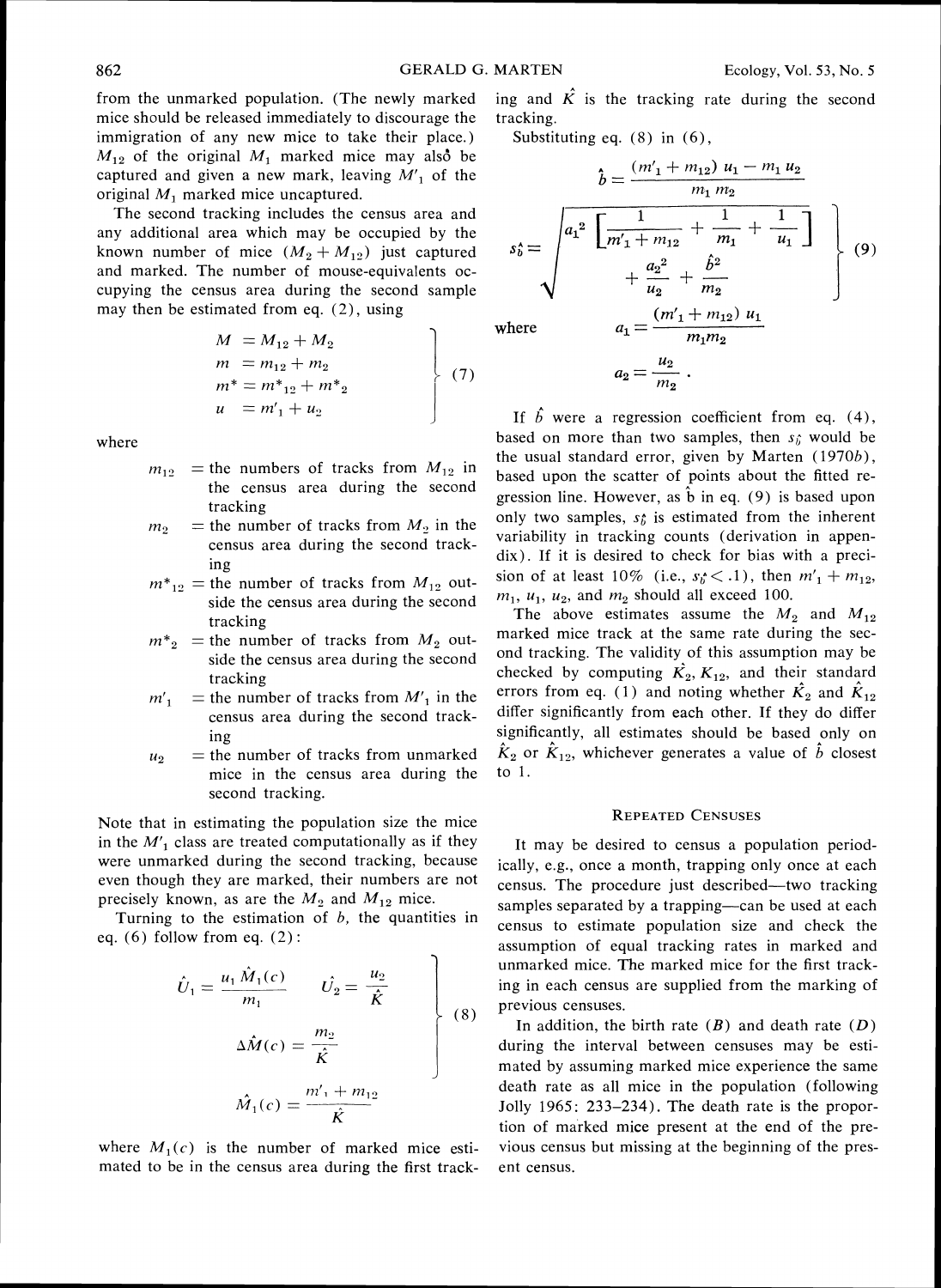$$
\dot{\mathbf{D}} = \frac{\hat{M}_2(t-1) - \hat{M}_1(t)}{\hat{M}_2(t-1)}
$$
(10)

where

$$
\hat{M}_2(t-1) = \frac{m'_1(t-1) + m_1(t-1) + m_2(t-1)}{\hat{K}(t-1)}
$$

$$
\hat{M}_1(t) = \frac{m'_1(t) + m_1(t)}{\hat{K}(t)},
$$

census area after the trapping and marking of the computing  $\hat{K}$  from eq. (1) and (7).  $\hat{M}_2(t-1)$  is the number of marked mice estimated to be in the previous census.  $\hat{M}_1(t)$  is the number of those  $\hat{M}_2(t-1)$  mice estimated to have survived the interval, i.e., the number of marked mice in the census area before the trapping and marking of the current census.

The birth rate is the change in population that is not accounted for by deaths:

$$
\dot{B} = \frac{\hat{N}(t) - \hat{N}(t-1)}{\hat{N}(t-1)} + \hat{D}.
$$
 (11)

The reader may use the procedure outlined in the appendix to generate standard error formulas for the above estimates, or for different estimates that he may tailor to his own sampling scheme.

## A FIELD EXAMPLE

A population of Peromyscus maniculatus was censused in August 1969 to examine the effectiveness of smoked-paper tracking for non-capture sampling. The census area was located in a postburn study plot of the University of California's Sagehen Creek Research Station in the Sierra Nevada Mountains near Truckee, California. Arctostaphylos, Ribes, and  $W$ yethia were the dominant forms of vegetation, and the layout was as shown in Fig. 3. Citellus, Eutamias, Perognathus, and Sorex were also present and leaving tracks, but their tracks were easily distinguishable from those of Peromyscus and from each other. It is interesting that *Perognathus* tracks were common in the area although only a few Perognathus had been captured over 5 years of regular trapping.

## Technique

The procedure was to alternate trapping with tracking, marking additional mice at each trapping in order to apply the removal test. A central square in the census area (Fig. **3)** was trapped for one night with 140 Sherman and Longworth traps, and  $M_1$ mice were captured, toe-clipped, and released. The census area was then tracked for three nights (the first tracking). The central square was trapped again,



FIG.3. Layout of the tracking area at Sagehen Creek Station. The figure shows which symbols in eq.  $(7)$  apply to the census area and which apply to the additional area occupied by marked mice. The total area is the calibration area.

all  $M_1$  mice were recaptured, but three were accidentally killed, leaving  $M_{12}$  mice (Table 1);  $M_2$  new mice were toe-clipped and released. Finally, the census area and a boundary extending beyond it on two sides (Fig. 3) were tracked for three nights (the second tracking).

One night was allowed after each trapping before tracking began, to diminish any immediate effect of previous capture upon tracking. The observation of Sheppe (1967) that the tracking rate of *Peromyscus* increased immediately after trapping suggests this stabilization period may be important.

Tracks were obtained with 8-inch smoked-paper discs purchased from the Bristol Co. (Waterbury, Connecticut) and placed on a 50-ft grid (169 discs in the census area). No shelters were used; each disc was simply held down with a few small stones. Tracks were fixed in the field each morning with Bristol fixative spray, which was found to be more satisfactory than the charcoal fixative spray supplied by art dealers. Whenever a disc was tracked, it was removed the next morning and replaced by another disc placed at least 10 ft away. The discs were placed in locations judged favorable for mice, such as under shrubs or next to logs.

The far right toe on each foot was removed from males in the first trapping, and the next toe from the females. The other two toes were removed from new males and females, respectively, in the second trapping. Even though some of the discs were heavily tracked, reading errors were minimized because each foot carried the same code. This was particularly useful when discs were visited by more than one mouse.

## Tracking response

Before proceeding to population estimates, some observations on how tracking rate changed with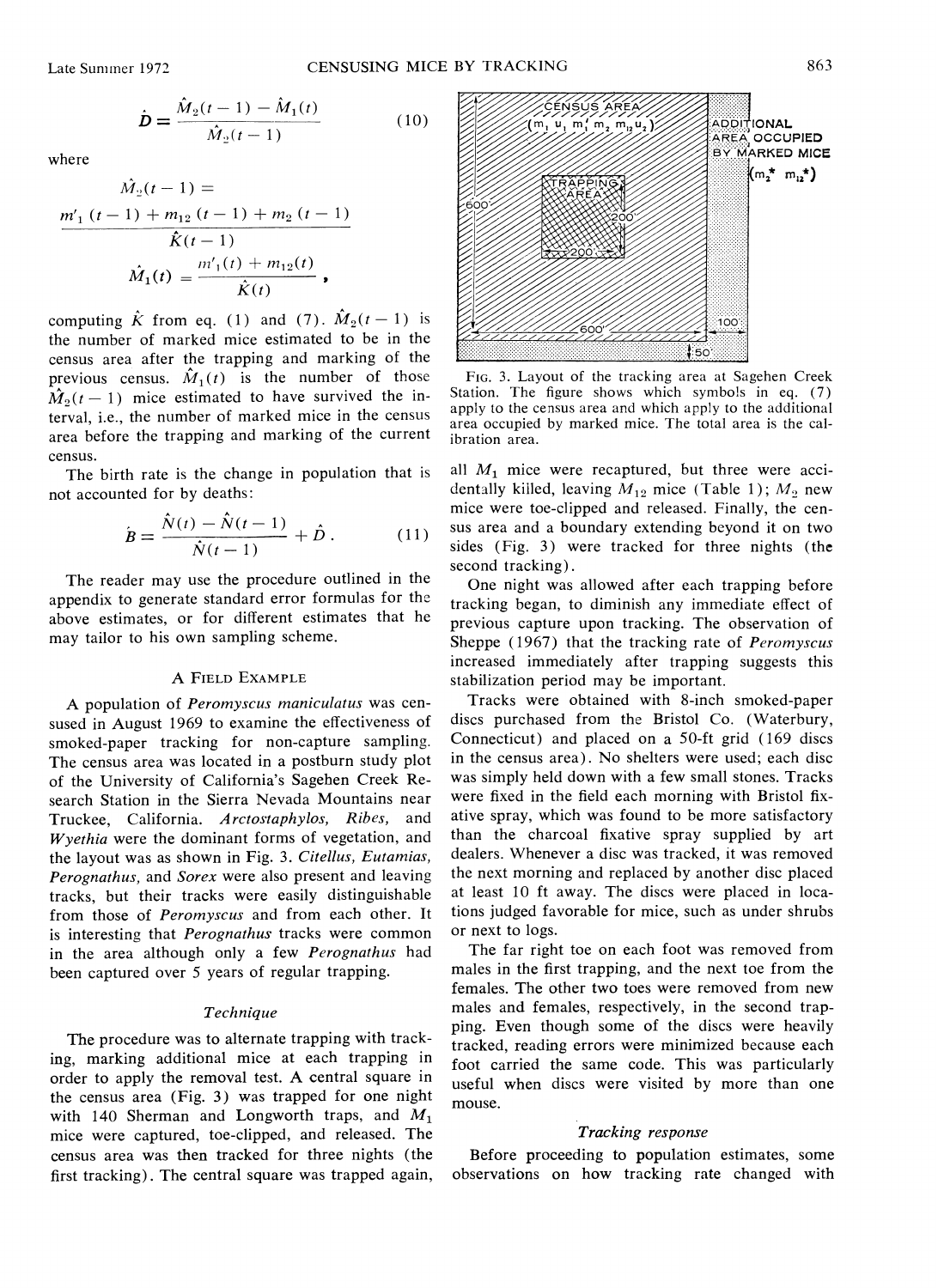tracking technique are in order. No bait was used the first night of the first tracking and 20% of the discs were tracked by Peromyscus. Only 7% were tracked the second night. The third night half the discs were baited with a dab of peanut butter in the center and half with a grain of oatmeal in the center and several grains just outside the edge; tracking increased to 28%. In the second tracking peanut butter was discontinued because a visited disc was so heavily tracked that it was difficult to read. The first night of the second tracking the discs were baited only with oatmeal and 81% were tracked. The next night no bait was used and 10% of the discs were tracked. The third night a single grain of oatmeal was placed on each disc (none next to it), and 23% were tracked.

These observations indicated the behavior of the mice toward the paper discs is far from random. If mice stepped on the discs only by chance, there would be few tracks, since the discs occupied only a fraction,  $1.5 \times 10^{-4}$ , of the census area. Initially when no bait was used the mice tracked out of curiosity; each disc was tracked very lightly, indicating a brief inspection. Curiosity waned after a few days, but tracking revived when bait was introduced. The greater the amount of bait, the heavier was the tracking of each disc visited, making some discs difficult to read. It will probably be necessary in each situation to work out the baiting technique that results in a large number of discs being tracked, but not too heavily tracked to be read.

Observations on unbaited smoked-paper discs in a 10-m-square enclosure revealed no conspicuous orientation of resident Peromyscus to the discs, but the time pattern of tracking indicated a subtle response. When unbaited discs were new to the mice, they were tracked within a few minutes of being placed in the enclosure. A mouse would pass over the disc so quickly its passage was hardly noticed. Unbaited discs were tracked a few more times in the course of their first night but received few additional tracks on subsequent nights.

#### Census estimates

Tracking results for adult Peromyscus are given in Table 1. The first two nights of the first tracking are pooled to form sample A for  $m_1$  and  $u_1$ ; the third night, when bait was used, forms sample B. The first night of the second tracking forms sample A for  $m_{12}$ ,  $m^*_{12}$ ,  $m_2$ ,  $m^*_{2}$ , and  $u_2$ ; the second and third nights are pooled to form sample B. The spatial distribution of adult Peromyscus tracks in the census area is given in Fig. 4.

Table 2 summarizes the tracking rate  $(K)$  for the several distinct groups of marked mice during the second tracking and shows that tracking rate was consistently about 60% higher for males than for

TABLE 1. Numbers of smoked-paper discs tracked by adult Peromyscus

| adult Peromyscus   |                |              |          |                     |  |  |
|--------------------|----------------|--------------|----------|---------------------|--|--|
|                    | Tracks         | Sample       | Males    | Females             |  |  |
| First<br>Tracking  | m <sub>1</sub> | A<br>B       | 10<br>8  | 10<br>14            |  |  |
|                    | $u_1$          | A<br>B       | 28<br>26 |                     |  |  |
|                    | $m_{12}$       | A<br>B       | 17<br>6  | 18<br>5             |  |  |
| Second<br>Tracking | $m_{12}^*$     | A<br>B       | 0<br>0   | 0<br>$\overline{0}$ |  |  |
|                    | m <sub>2</sub> | A<br>B       | 32<br>12 | 17<br>8             |  |  |
|                    | $m^*{}_2$      | $\mathbf{A}$ | 6<br>4   | $\frac{1}{1}$       |  |  |
|                    | u <sub>2</sub> | A<br>B       |          | 33<br>15            |  |  |
|                    |                |              |          |                     |  |  |

|        |   |  |   |   | 600' |   |   |  |  |
|--------|---|--|---|---|------|---|---|--|--|
|        |   |  |   |   |      |   |   |  |  |
|        |   |  |   |   |      |   |   |  |  |
|        |   |  |   |   |      |   |   |  |  |
|        |   |  |   |   |      |   |   |  |  |
|        |   |  |   |   |      |   |   |  |  |
| Б      |   |  |   |   |      |   | ። |  |  |
|        |   |  |   |   |      |   |   |  |  |
| ।<br>8 |   |  |   |   |      |   |   |  |  |
|        |   |  |   |   |      | ። |   |  |  |
|        |   |  |   |   |      |   |   |  |  |
|        |   |  |   |   |      |   |   |  |  |
|        |   |  |   |   |      |   |   |  |  |
|        |   |  |   |   |      |   |   |  |  |
|        |   |  |   |   |      |   |   |  |  |
|        |   |  |   |   |      |   |   |  |  |
|        | ٠ |  | ∷ | 2 | ٠.   | ؛ |   |  |  |

FIG.4. Occurrence of adult Peromyscus tracks in the census area. A location received a dot if any tracks appeared during the night. There was a total of six nights.

females. The tracking rates of the two groups of marked mice,  $M_2$  and  $M_{12}$ , were consistently the same when males and females were considered separately, even though the overall tracking rates of samples A and B (i.e., successive nights) were quite different. Estimates (Table 3) can therefore proceed on the assumption that the  $M_2$  and  $M_{12}$  marked mice tracked at the same rate.

## **DISCUSSION**

#### Heterogeneity of tracking rates

Equation (2) is correct when all mice in the population track at the same rate during any particular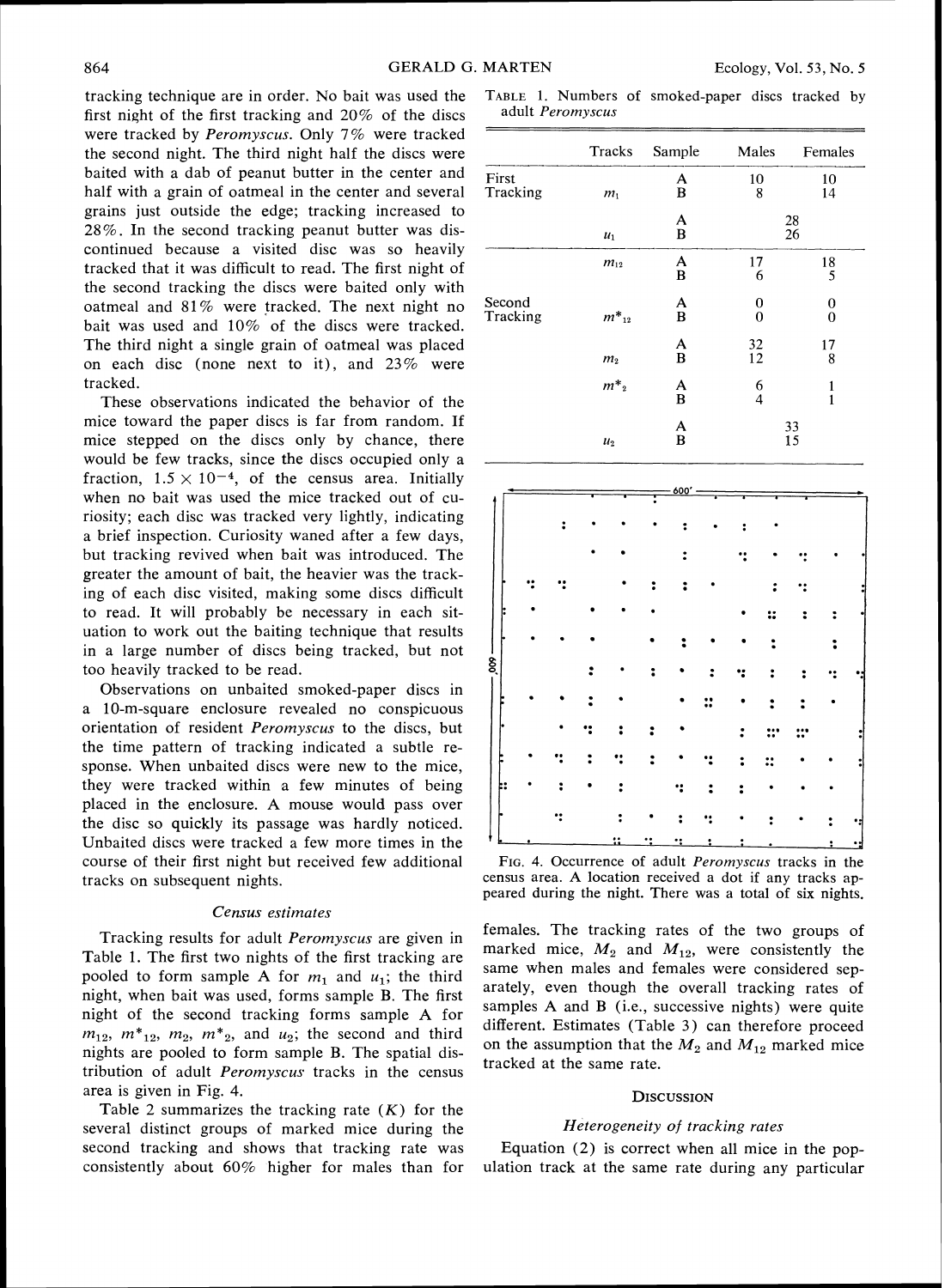|                                                        |  | TABLE 2. Tracking rates (with one standard error) for |  |  |  |  |  |
|--------------------------------------------------------|--|-------------------------------------------------------|--|--|--|--|--|
| the several groups of marked mice at the second track- |  |                                                       |  |  |  |  |  |
| ing, based upon Table 1, using eq. (1)                 |  |                                                       |  |  |  |  |  |
|                                                        |  |                                                       |  |  |  |  |  |

|                               | $\hat{K}_{12} =$ | $\frac{m_{12}+m^*_{12}}{m_{12}+m^*_{12}}$<br>$M_{12}$ | $\frac{m_2 + m^*_{2}}{m_2 + m^*_{2}}$<br>$M_{\rm \tiny e}$                                                      |         |  |
|-------------------------------|------------------|-------------------------------------------------------|-----------------------------------------------------------------------------------------------------------------|---------|--|
|                               |                  | Males Females                                         | Males                                                                                                           | Females |  |
| Sample A<br>Sample B<br>Total |                  | $8.5 + 2.0$ 6.0 + 1.4                                 | $7.6 + 1.2$ $4.5 + 1.1$<br>$3.0+2.4$ $1.7+0.8$ $3.2+0.8$ $2.3+0.7$<br>$11.5+2.4$ $7.7+1.6$ $10.8+1.5$ $6.8+1.3$ |         |  |

TABLE 3. Estimates (with one standard error), based on samples A and B pooled from Table 1, using eq. (2),  $(3), (7),$  and  $(9)$ 

| Observations                                                                                                     |                                                                   |  |  |  |  |
|------------------------------------------------------------------------------------------------------------------|-------------------------------------------------------------------|--|--|--|--|
| $\begin{array}{rcl} M_{12} & = & 5 \\ m_{12} & = & 46 \end{array}$<br>$m^*_{12} = 0$<br>$m_1 = 42$<br>$u_1 = 54$ | $M_2 = 9$<br>$m_2 = 69$<br>$m^* = 12$<br>$m'_1 = 0$<br>$u_2 = 48$ |  |  |  |  |
| Estimates                                                                                                        |                                                                   |  |  |  |  |
| $\tilde{N} = 17.96 + .97$<br>$\hat{b} = 0.68^{\circ} \pm 0.34$                                                   |                                                                   |  |  |  |  |

 $\triangle$ Corrected for the loss of three mice from  $M_1$  between the first and second trackings by substituting for  $m_1$  *i* in the formula for  $\hat{b}$ , eq. (9):  $m_{12}$  (corrected) =  $m_{12}$  ( $M_{12} + 3$ ) / $M_{12}$ .

sample. Equation (2) is also correct when different mice track at different rates, provided mice of different tracking rates are marked in proportion to the occurrence of that tracking rate in the population. Otherwise, heterogeneity of tracking rates within the population leads to an underestimate of N. This error is primarily one of estimating the unmarked portion of the population and will be smallest when the unmarked population is as small as possible as a consequence of marking.

If the sexes track at different rates, as in Table 2, the best way to deal with the problem is to compute  $\hat{N}$  separately for each sex, as though the two sexes were two separate populations. Unfortunately this cannot be done with tracks alone because unmarked tracks cannot be distinguished as to sex. Genital markings, which accompanied some of the *Peromyscus* tracks, could provide a basis for separate computation of  $\hat{N}$ , but a sufficient number was not obtained in this study.

Separate computations should be applied to any other groups that track differently from one another, such as juveniles and adults, whose unmarked tracks can be distinguished. Accordingly, the tabulations and computations of Tables 1-3 apply to adults only. though the few juveniles that were marked seemed to track at the same rate as adults.

Marten (1972) has outlined another approach to

estimating different segments of a population separately, based upon a distinct time pattern of activity in each segment. For example, males and females may concentrate their tracking activities in different portions of the night-which can be ascertained from the tracks of marked mice of known sex. Marten ( 1972) continuously recorded the time pattern of *Peromyscus* activity with long, electronic detection cables on the ground, which registered whenever a mouse passed over.

# *Estimation of b*

The fact that  $\hat{b}$  is significantly less than 1 (Table 3) indicates a possible underestimate of *U* due to pooling the sexes or to a higher tracking rate in marked mice. It is also possible that marked and unmarked mice actually tracked at the same rate, but that there was a slight bias in reading the smokedpaper discs. It is desirable to score the number of visits of marked and unmarked mice, respectively, as a reflection of their proportions in the population. However, different visits are difficult to distinguish on a heavily tracked disc; and counting all the marked and unmarked tracks does not help because the number of tracks left by each visit is highly variable.

This source of error is small as long as multiple visits are rare. The fact that marked male and female tracks sometimes appeared together repeatedly suggests *Peromyscus* sometimes travel in pairs, which could cause multiple visits to occur more frequently than expected by chance. If this seems a problem. bias may be avoided by selecting at random only one track from each disc for scoring.

It is quite likely that  $\hat{b}$  was less than 1 in this instance not because marked mice tracked at a higher rate than unmarked ones, but rather because a basic assumption of the removal test itself was violated. It is assumed that known marking between the first and second trackings accounts entirely for any change in the unmarked population. In this instance the two trackings were a week apart because of technique experimentation, but when done properly, no more than a few days should elapse between trackings, to minimize the opportunity for unknown changes to occur. It was observed that juvenile tracks appeared in the "holes" left by the accidental killing of severaI resident mice, and unmarked mice with adult tracks could have immigrated as well.  $\Delta \hat{M}(c)$  in eq. (6) would then indicate the decrement in *U* to be greater than actually occurred, and  $\hat{b}$  would underestimate  $b$ .

# *Additional errors*

In small populations there could also be random errors due to departures from sampling assumptions---random errors not taken into account by the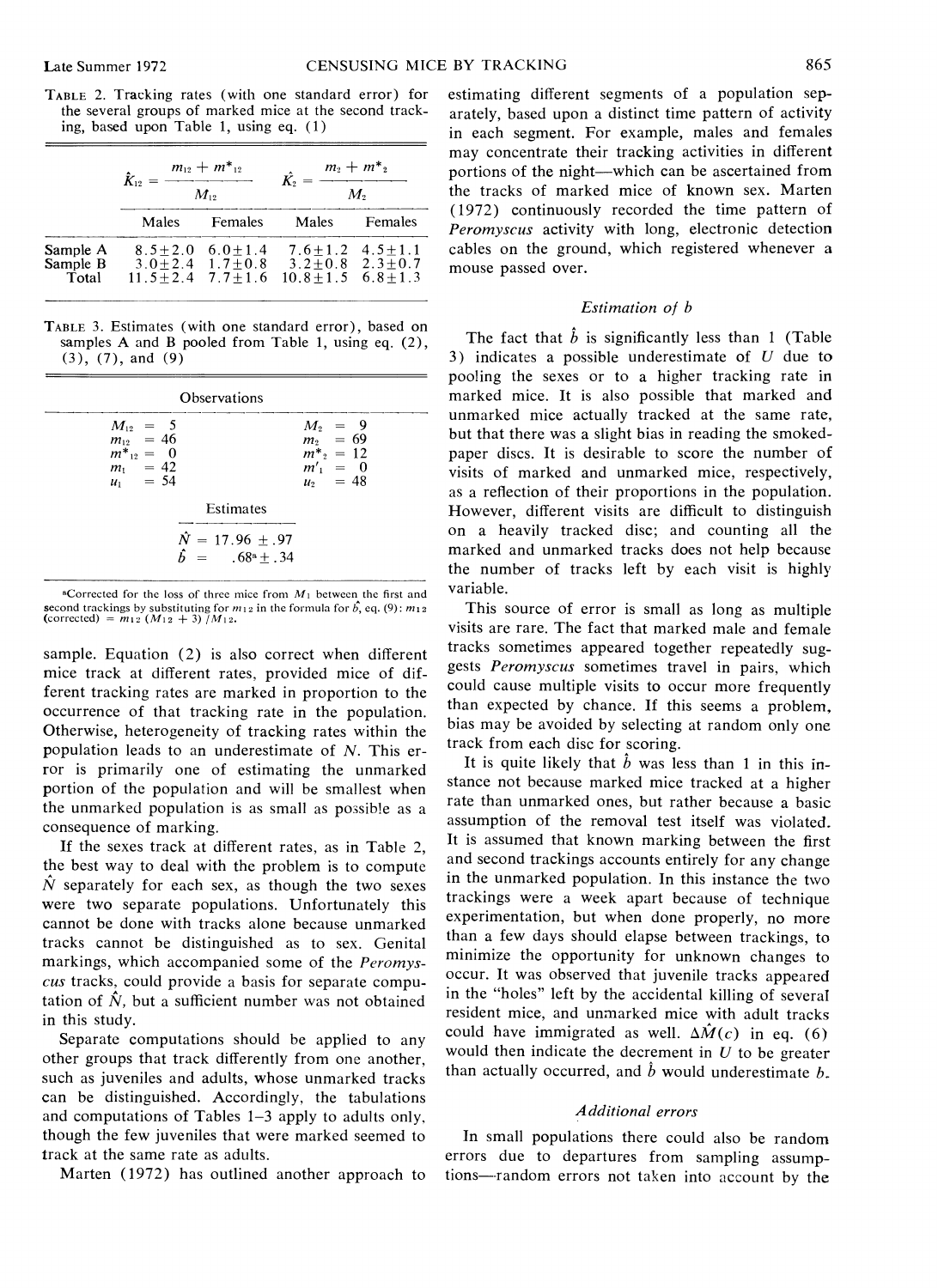standard error equations presented above. For example, the marked population may consist by chance of individuals tracking at a different rate, on the average. from unmarked ones. Furthermore, even if marked and unmarked mice track the same on the average, their activities (and therefore their expected numbers of tracks) may differ by chance on any particular night. The uniformity of tracking rates observed within the Peromyscus population (Table 2) indicates this kind of error may not generally be large.

Nonetheless, it is possible that some species of mice are as heterogeneous (within the population) for tracking as they are for trapping, perhaps because of social dominance. Particularly when the smoked paper is baited, trapping and tracking could be correlated, leading to bias.

# Tracking technique

It would be helpful for populations under continuous study if footprints could be marked in a way that does not require the removal of toes (e.g., attachment of a removable wax ring to a toe). This would allow mice to be re-marked at each census without cumulative injury.

Tracking strips traversing the census area, which are coated while laid down, should provide better samples than single smoked cards. A mouse can avoid individual tracking stations, but it must cross strips if it travels about its home range at all. In addition, alternative coatings to smoke might be applied more conveniently in the field or might be more resistant to rain. The ink and mineral oil coating employed by Lord et al. (1970) appears most promising in this regard.

#### **CONCLUSIONS**

Tracking permitted the estimation of a small population (Table 3) with a standard error of *5%* and a bias (reflected in  $\hat{b}$ ) that was probably equally small. In contrast, trapping was too erratic to give any precise idea of the total population actually inhabiting the census area.

With sufficient sample sizes of  $m_1, u_1, m_2$ , etc., it should be possible to arrive at tracking techniques in each particular situation that both bring  $b$  sufficiently close to 1 and make  $s_N^*$  sufficiently small. Tracking censuses should be satisfactory for many purposes even when some errors persist.

Intensive ecological research aimed at computing birth and death rates to explain population fluctuation and control is less tolerant of error. Complete enumeration seems the best approach to intensive research, not only because there is no error, but because additional information on age, reproductive condition, and so forth is needed anyway. Tracking and other non-capture sampling techniques can be of service to intensive research in population ecology by checking whether the entire population has in fact been enumerated and, if it has not, by providing an estimate of the hopefully small portion that remains unknown.

#### **LITERATURE CITED**

- Batzli, G. 0. *1965.* Dispersion, movement, and population fluctuation of three species of mice in California annual grassland. M.A. Thesis. San Francisco State College.
- Bennett, C. A,, and N. L. Franklin. *1954.* Statistical analysis in chemistry and the chemical industry. Wiley, New York.
- Bider, J. R. *1968.* Animal activity in uncontrolled terrestrial communities as determined by a sand transect technique. Ecol. Monogr. *38: 269-308.*
- Blair, W. F. *1951.* Population, structure, social behaviour, and environmental relations in a natural population of the beach mouse (Peromyscus polionotus leucocephalus). Contrib. Lab. Vertebr. Biol. *48: 1-47.*
- Brown, L. E. *1969.* Field experiments on the movements of  $A$ *podemus sylvaticus* using trapping and tracking techniques. Oecologia *2: 198-222.*
- Darroch, J. N. 1958. The multiple recapture census. I. Estimation of c!osed populations. Biometrika *45:343- 359.*
- Falls, J. B. *1953.* Activity and local distribution of deer mice in relation to certain environmental factors. Ph.D. Thesis. University of Toronto.
- Jolly, G. M. *1965.* Explicit estimates from capture-recapture data with both death and immigration-stochastic model. Biometrika *52:225-247.*
- Justice, K. E. *1961.* A new method for measuring home ranges of small mammals. J. Mammal. *42:462-479.*
- Lord, R. D., A. M. Vilches, J. I. Maiztegui, and C. A. Soldini. *1970.* The tracking board: a relative census technique for studying rodents. J. Mammal. *51:828- 829.*
- Marten, G. G. 1970a. The remote-sensing approach to censusing deer mice and monitoring their activity.
- -. 1970*b*. A regression method for mark-recapture estimation of population size with unequal catchability. Ecology 51*:291-295.*
- of smoked-paper tracking. Small Mammal Newsl. (I.B.P. working group on small mammals, Warsaw, Poland) *4:45-73.*

-. *1972.* The remote-sensing approach to censusing. Res. Popul. Ecol. (Japan) *13,* in press.

- Pelikan, J. *1967.* The estimation of population density in small mammals, p. 267-273. In K. Petrusewicz [ed.], Secondary productivity of terrestrial ecosystems. Polish Acad. Sci., Warsaw.
- Sheppe, W. 1965. Characteristics and uses of Peromyscus tracking data. Ecology *46:630-634.*
- ments of Peromyscus. Am. Midl. Nat. 78:471-486.
- Tanaka, R. *1963.* On the problem of trap-response types of small mammal populations. Res. Popul. Ecol. *2: 139-146.*
- Tanton, M. T. *1965.* Problems of live trapping and population estimation for the wood mouse,  $Apodemus$ sylvaticus. J. Anim. Ecol. *34: 1-22.*